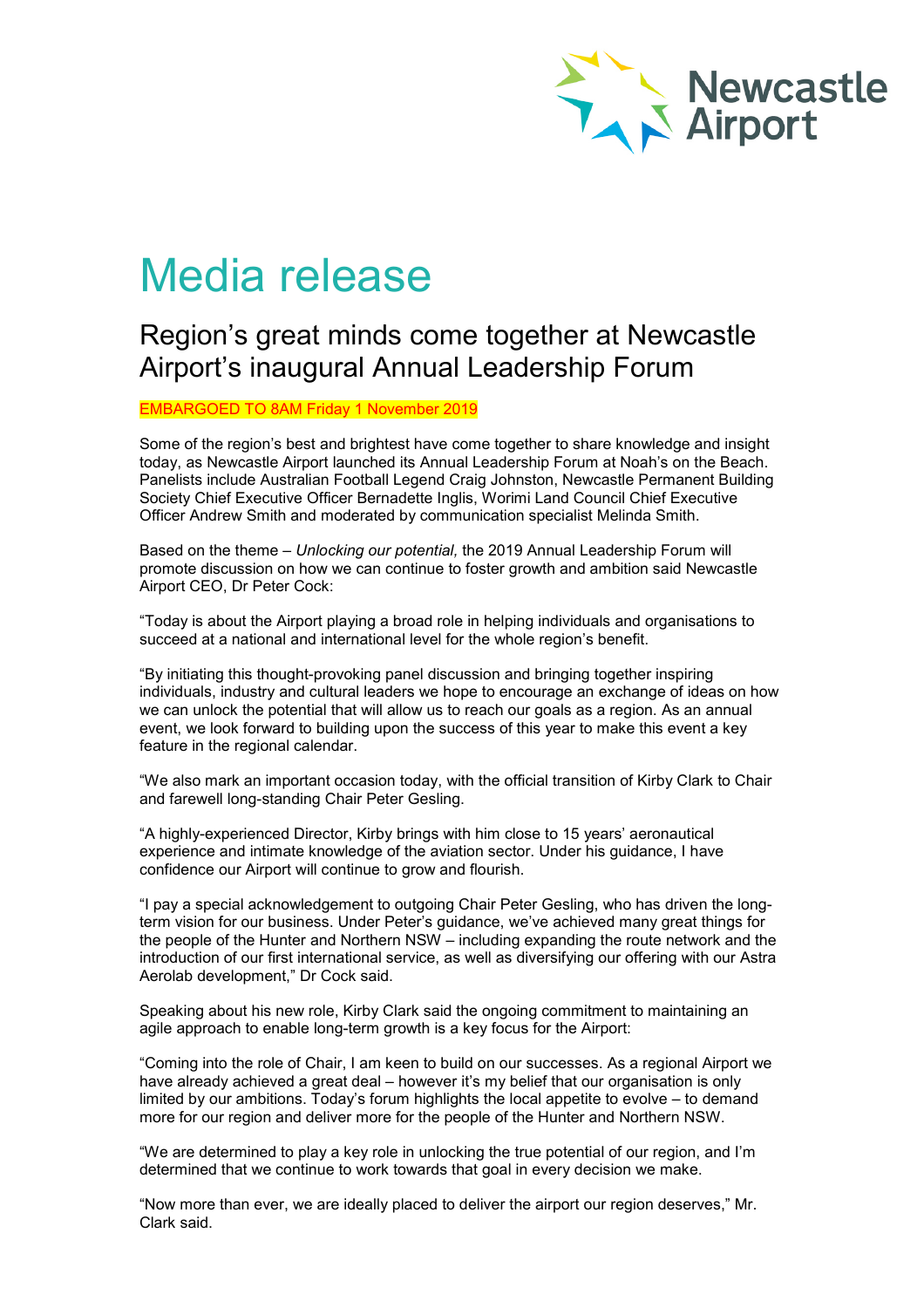

## **Ends.**

### **Further information**

Stephen Crowe, Newcastle Airport Executive Manager Corporate Affairs 02 4928 9813 or 0418 763 800

Kate Bennett, Newcastle Airport Marketing and Communications Manager 02 4928 9856 or 0447 839 212

www.newcastleairport.com.au

Notes for the Editor: Newcastle Airport<https://www.newcastleairport.com.au/>

Newcastle Airport Facebook Page: <https://www.facebook.com/ntlairport/>

Newcastle Airport Twitter Feed:<https://twitter.com/NTLairport>

Newcastle Airport Master Plan:<https://www.newcastleairport.com.au/corporate/about/masterplan>

Astra Aerolab<https://astraaerolab.com.au/>

#### About Newcastle Airport

- > Recipient of the President's Award at the 2019 Hunter Business Awards, with CEO Dr Peter Cock also awarded 'Business Leader of the Year'.
- > Named 'Major Airport of the Year' at the 2018 Australian Airports Association Industry Awards.
- > Newcastle Airport is the second international gateway into New South Wales and the second busiest airport in the state.
- > Serviced by Jetstar, Virgin Australia, QantasLink, Regional Express, and FlyPelican to eight direct domestic destinations and onward to more than 65 worldwide destinations.
- $>$  Newcastle Airport is the gateway to Australia's largest regional economy, with more than \$43 billion annual output and 48,500 businesses.
- > Newcastle Airport contributes more than \$1.16 billion to the state's economy each year, including \$300 million direct to the visitor economy which supports over 5,700 full-time employees across tourism and the Airport cluster.
- > Newcastle Airport Pty Ltd is jointly owned by City of Newcastle and Port Stephens Council and is governed by an independent, skills-based Board of Directors.
- $>$  FY18/19 passenger results saw Newcastle Airport break its all-time FY record with 1,277,473 travellers passing through the terminal.
- > In December 2018, Newcastle Airport welcomed its 18 millionth passenger through the terminal since 1995.